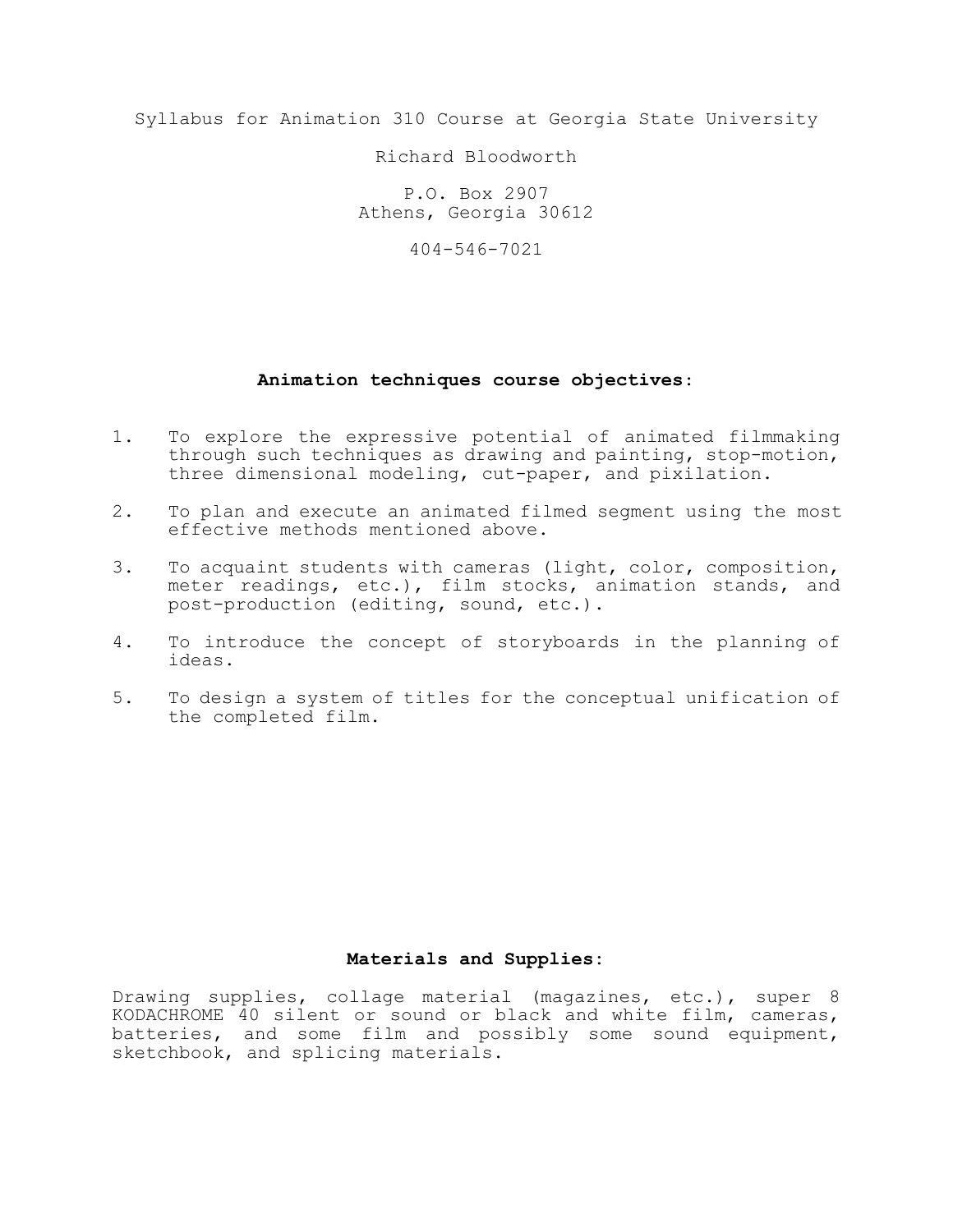Flip Books:

**KEEP DRAWING**

**IN THIS AREA!**

Make a flip book on 5" x 8" unruled index cards based on the following ideas, each conceived as a cycle with color optional:

- 1. An object that changes radically from one object to another and then back into its original shape. 45 cards minimum.
- 2. 4 objects moving laterally (sideways) across the page, each at different rates of speed (fast, medium, slow, erratic). 90 cards minimum.